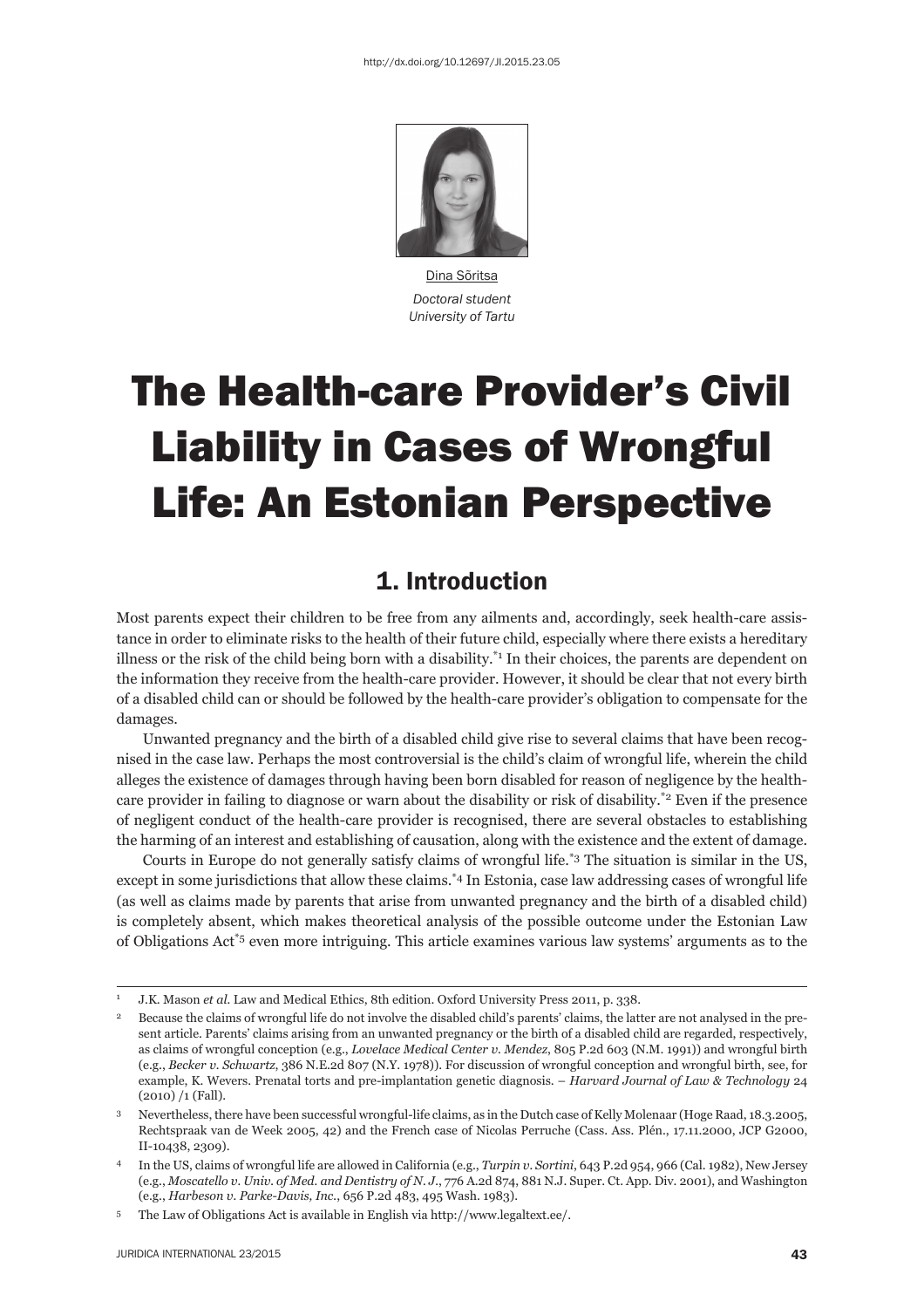possibility of a child's making of such a claim and surrounding its resolution, with a focus on the existing solutions offered by case law and literature in the US (as an example of solutions under common law) and Germany (whose legal order has greatly affected the development of Estonian civil law).

# 2. The damage suffered by the child – the non-existence paradox

The LOA's §127 (1) stipulates that the purpose of compensation for damage is to place the aggrieved person in a situation as near as possible to that in which that person would have been if the circumstances that form the basis for the compensation obligation had not arisen. In wrongful-life cases, were it not for the defendant's negligence, the infant plaintiff would never have existed. The central question here is whether the child has suffered any legally cognisable harm by being brought into existence with a congenital disease or trait. In Germany, the state constitution prohibits classifying the existence of a child as damage.\*6 Most of the competent US courts have stated that the child has not suffered a legally cognisable injury.\*7

The so-called non-existence paradox is one of the main reasons to deny such a claim under the rubric of wrongful life.<sup>\*8</sup> As the US courts have stated, the law is not equipped to make such a comparison and there is no rational way to measure non-existence.\*9 It is impossible to restore someone to the state of pre-existence, and there is no known comparator for assessment of the difference between the two states at issue.<sup>\*10</sup> Also, as the Federal Court of Justice of Germany (Bundesgerichtshof, or BGH) has stated, it is impossible to determine whether non-existence is preferable to a life with disability.\*11 Undoubtedly, the quality of life of a disabled child is greatly dependent on the severity of the disability. B. Steinbock alleges that in certain cases of severe disability that deprives the child of his most basic interest, it could be said that the child's existence is a life that is not worth living.\*12 In the opinion of N. Priaulx, in cases of wrongful life the child is harmed by being brought into existence.\*13 Several solutions have been proposed to overcome the non-existence paradox, but none of them enables discounting the fact that absent the health-care provider's liability, the child would not have existed.

In Estonia, the Termination of Pregnancy and Sterilisation Act, in §6 (2) 2), provides for an abortion in circumstances wherein there exists the risk of the child being born with a severe physical or mental abnormality. By stipulating the possibility of making the decision to abort the pregnancy in cases of possible severe health problems of a child at a time when normally abortion is not permitted (i.e., after the 11th week), the possibility of choosing non-life over life in an impaired state could be recognised.<sup>\*14</sup> The proponents of liability for wrongful life state that if the preference for non-existence is permissible in one area of law (i.e., allowing abortion in case of the risk of disability), it may be permitted in another.\*15

In the author's opinion, the non-existence paradox is an obstacle that cannot be overcome by the existing legislation. Still, it should not be overlooked that the child's health condition entails extra expenses and

*Münchener Kommentar zum Bürgerliches Gesetzbuch. Schuldrecht. Allgemeiner Teil. 5. Auflage* (München Commentary to German Civil Code. Law of Obligations. General part. 5th Edition). Munich: Verlag C. H. Beck 2007; 'Kind Als Schade' 28.5.1993 BVerfGE 88, 203 Bundesverfassungsgericht (Second Division).

<sup>7</sup> Examples: *Becker v. Schwartz*, 46 N.Y.2d 401 (1978); *Gleitman v. Cosgrove*, 49 N.J. 22 (1967) 227 A.2d 689.

<sup>8</sup> *Gleitman v. Cosgrove* (*ibid*.).

<sup>9</sup> Example cases: *Becker v. Schwartz* (see Note 7); *Procanik v. Cillo*, 97 N.J. 339, 478 A.2d 755 (1984).

<sup>10</sup> K. Wevers (see Note 2), p. 358.

<sup>11</sup> BGH decision BGHZ 86, 240, of 18.1.1983.

<sup>12</sup> B. Steinbock. Life before Birth: The Moral and Legal Status of Embryos and Fetuses. New York: Oxford University Press 1992, p. 146.

<sup>13</sup> N.M. Priaulx. Conceptualising harm in the case of the 'unwanted' child. – *European Journal of Health Law* 2002/9, p. 343 – DOI: http://dx.doi.org/10.1163/157180902773123969 .

<sup>14</sup> Such a deduction is made also by S. Human and L. Mills on the basis of the South African Choice on Termination of Pregnancy Act (92 of 1996), which in their opinion also erodes the public policy argument in cases of wrongful birth and wrongful life. S. Human, L. Mills. The immeasurable wrongfulness of being: The denial of the claim for wrongful life. – *Stellenbosch Law Review* 21 (2010) /1, p. 69. In South Africa, the claim of wrongful life is not recognised; see *Stewart v. Botha*, 2007 6 SA 247 (C). Available at http://www.saflii.org/za/cases/ZASCA/2008/84.html (most recently accessed on 19.3.2015).

<sup>15</sup> H. Teff. The action for 'wrongful life' in England and the United States. – *International and Comparative Law Quarterly* 34 (1985) /3 (July), p. 443 – DOI: http://dx.doi.org/10.1093/iclqaj/34.3.423 .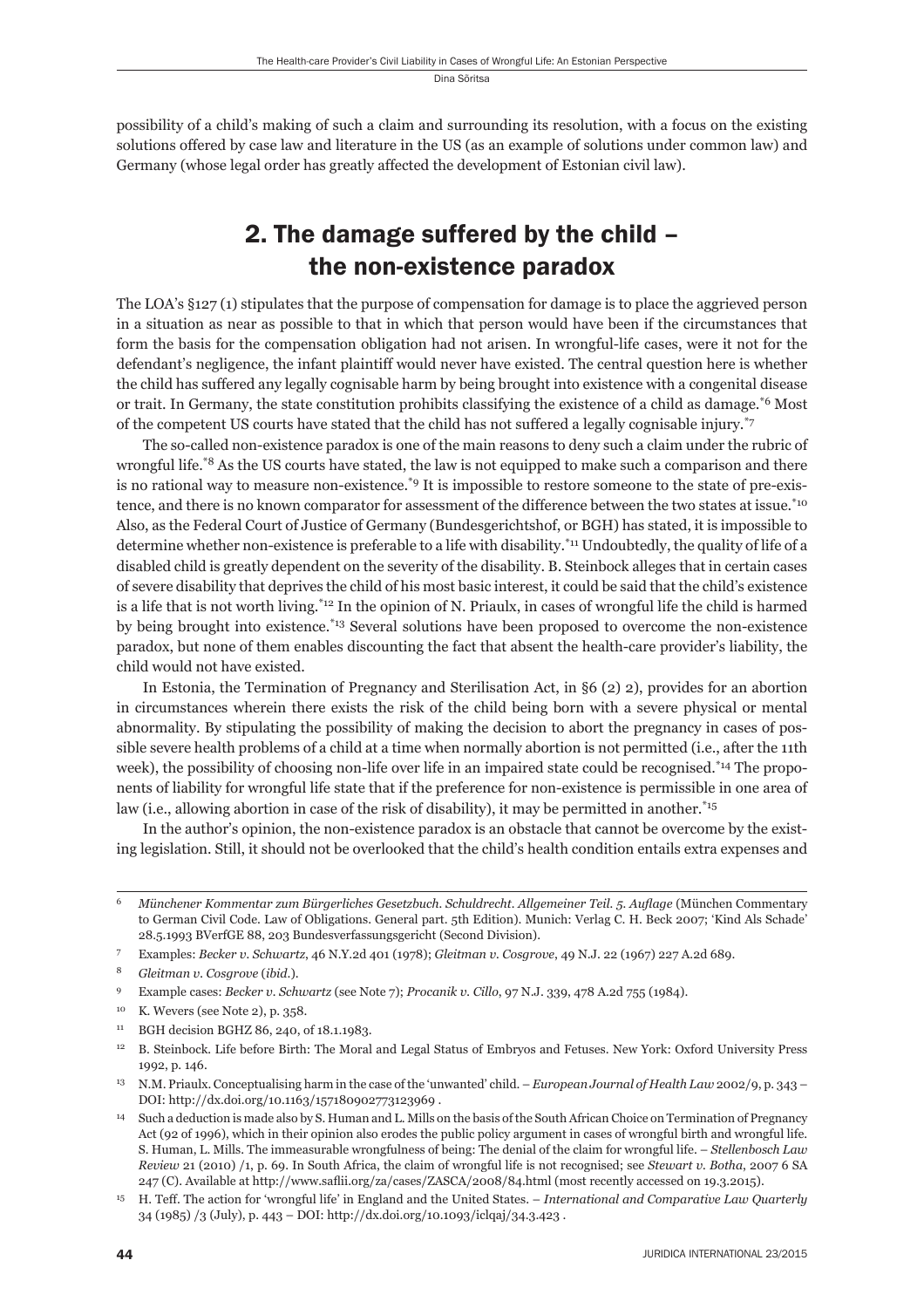the disabled child's birth could have been prevented by means of proper usage of diagnostic methods.<sup>\*16</sup> Therefore, it is relevant to assess whether the disabled child's expenses and the damage could in principle be compensated for under the Estonian Law of Obligations Act (LOA).

### 3. The delictual basis for the health-care provider's liability

In Estonia, the basis for non-contractual liability in Restatement (Second) of Torts, Section 920 is similar to that in the German Bürgerliches Gesetzbuch (BGB) §823 (1).<sup>\*17</sup> Under the LOA's §1043, a person (the tortfeasor) who unlawfully causes damage to another person (i.e., the victim) shall compensate for the damage if the tortfeasor is culpable for causing the damage or is liable for causing the damage pursuant to the law. Several lawyers have found that in cases of wrongful life the health-care provider's delictual liability should apply because the birth of a disabled child as a delict corresponds to the traditional meaning of negligence.\*18

There are several negligent acts or omissions prior to conception (e.g., the health-care provider negligently advising the parent before conception of the risk of the child inheriting a genetic disability), before implantation (e.g., the health-care provider negligently selecting a damaged embryo for implantation during infertility treatment), or during gestation (e.g., the health-care provider negligently failing to advise the patient that she is carrying a disabled child) that may give rise to a claim of wrongful life.\*19 As generally the health-care provider can speak only about the probabilities of the child inheriting a disability, the necessary procedures of prenatal testing do not exclude the possibility of birth of a disabled child. Accordingly, the health-care provider's erroneous act (i.e., medical error or misdiagnosis) should be shown if there is to be a successful claim of wrongful life.\*20

In addition to the non-existence paradox, the existence of the child's cognisable interest that has been allegedly harmed by the misdiagnosis is another intriguing question in cases of wrongful life. Though the child's health is damaged, the health-care provider is not liable for the child's disability, a state that would give rise to unlawfulness under the LOA's §1045 (1) 2) (causing bodily injury to or damage to the health of the victim).<sup>\*21</sup> Also, there is no harm to the child's personality right (LOA, §1045 (1) 4) or violation of duty arising from the law (LOA, §1045 (1) 7).<sup>\*22</sup> Though the Termination of Pregnancy and Sterilisation Act's §6 (2) 2)

<sup>&</sup>lt;sup>16</sup> There are several methods and techniques of prenatal testing, including amniocentesis, ultrasonography, and genetic screening. More information is provided by J.K. Mason *et al.* (see Note 1), pp. 215–216.

<sup>17</sup> Restatement (Second) of Torts, §920 states that when 'the defendant's tortious conduct has caused harm to the plaintiff or to his property and in so doing has conferred a special benefi t to the interest of the plaintiff that was harmed, the value of the benefit conferred is considered in mitigation of damages, to the extent that this is equitable'. The BGB's §823 (1) states: 'A person who, intentionally or negligently, unlawfully injures the life, body, health, freedom, property, or another right of another person is liable to make compensation to the other party for the damage arising from this.'

<sup>18</sup> W.F. Hensel. The disabling impact of wrongful birth and wrongful life actions. – *Harvard Civil Rights–Civil Liberties Law Review* 40 (2005), p. 143. Available at http://www.law.harvard.edu/students/orgs/crcl/vol40\_1/hensel.pdf143 (most recently accessed on 19.3.2015).

<sup>19</sup> I. Kennedy, A. Grubb. Medical Law. London; Edinburgh; Dublin: Reed Elsevier (UK) Ltd 2000, p. 1531. For example, in *Turpin v. Sortini*, the plaintiff alleged that the health-care provider failed to advise her parents that the deafness expressed by an elder sister was hereditary. In *Curlender v. Bio-Science Laboratories* (165 Cal. Rptr. 477 Cal. C.A. (1980)), the claim was issued on the grounds that the child suffering from Tay-Sachs disease was born in consequence of failure to conduct the relevant genetic tests.

<sup>&</sup>lt;sup>20</sup> In respect of misdiagnosis, the Estonian Supreme Court has stated that, in addition to the claim falling under breach of the contract for provision of health-care services, the patient may have a claim as well under the law of delict, if the breach of contract has resulted in bodily harm or injury (CCSCd 3-2-1-171-10, of 8.4.2011, *E. B. v. SA Põhja-Eesti Regionaalhaigla*  (in Estonian). However, the court has not analysed whether the misdiagnosis as such constitutes a delict. In the author's opinion, the legitimacy of regarding the misdiagnosis as a delict is debatable. It could be difficult to find a duty arising from the law (i.e., to establish unlawfulness under the LOA's §1045 (1) 7) that the health-care provider has breached, and it is debatable whether this could be a general duty to maintain safety. Also, the author doubts whether it is sufficient to establish unlawfulness under the LOA's §1045 (1) or (2) (i.e., causing death or bodily harm is presumably unlawful) or there should be additionally violation of duty derived from the law (statutory duty).

<sup>21</sup> It should be noted that the LOA's §1045 is conditionally based on the BGB's §823, its §826, and the entire body of statements developed in German jurisprudence. P. Varul et al. Võlaõigusseadus III. 8. ja 10. osa (§-d 619–916 ja 1005–1067) Kommenteeritud väljaanne (Law of Obligations III, Parts 8 and 10: A Commentary). Tallinn: Juura 2009, p. 641 (in Estonian).

<sup>22</sup> Theoretically, the LOA's §1045 (1) 8) (on intentional behaviour contrary to good morals) sets forth other grounds for presuming the unlawfulness of the health-care provider's act. Therefore, presumably if the health-care provider possesses the essential information, he would disclose the information to the parents.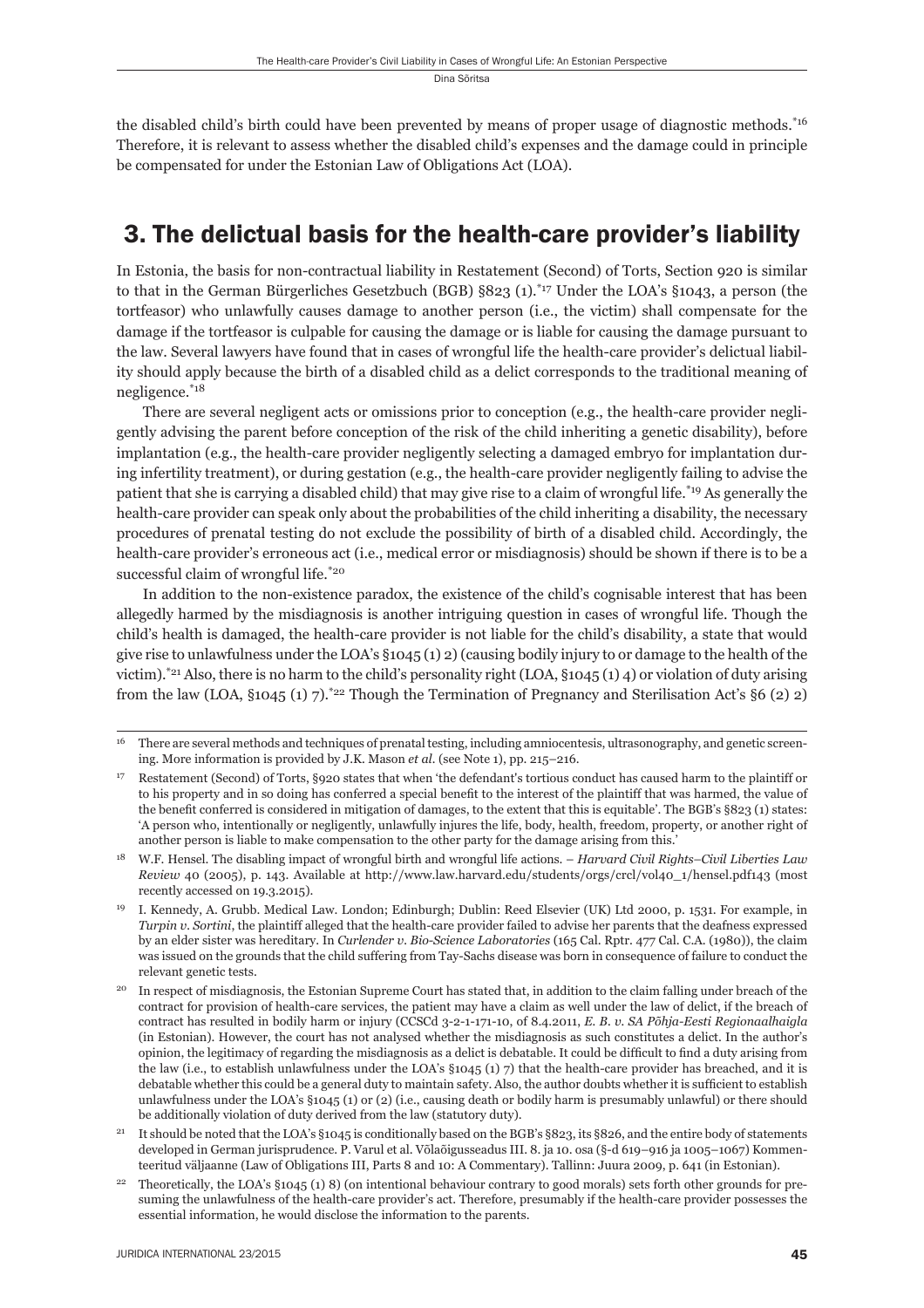allows abortion on account of risk of disability, it does not entail a duty to the parent and cannot constitute a duty to the health-care provider. A woman's liberty to abort does not protect the interest of the foetus.<sup>\*23</sup> The prevailing view in Germany is that the mother may interrupt her pregnancy insofar as doing so is in her interest.\*24 Therefore, it cannot create the foetus's interest in its own termination. As the Bundesgerichtshof has noted, there is no delictual obligation to prevent the birth of a disabled child; nor does the birth of a child violate the legal interests enshrined in the BGB's  $\S 823$  (1).<sup>\*25</sup>

It could be concluded that failing to diagnose a child's disability cannot constitute an unlawful act in the meaning of the law of delict, because the law does not provide an obligation for a health-care provider to diagnose a child's disability. Neither can this kind of obligation be derived from the general duty of care. Also, parents cannot have a right protected by law to have a healthy child.

# 4. The contractual basis for the health-care provider's liability

#### 4.1. The existence of duty to the child under a contract for provision of health-care services

The LOA contains special provisions regulating the contractual relationship between the patient and the health-care provider.\*26 Therefore, it is clear that, for reason of non-existence, the child could not be party to the contract that created the duty of the health-care provider toward the child's mother (or the parents). The possibility of a claim of wrongful life on the basis of the contract for provision of health-care services presumes the existence of a duty toward the child that is derived from the above-mentioned contract.

In the US, a legal duty to a child not yet conceived but foreseeably harmed by the negligent delivery of health-care services to the child's parents has been affirmed – the contractual duty to exercise due care in providing health-care services to the mother confers a correlative right on the expectant mother and on the child who is ultimately born as a third-party beneficiary.<sup>\*27</sup> On the contrary, under German law, the contract for provision of health-care services concluded by a mother does not prevent the child from living with a disability if this disability could have been prevented only via termination of pregnancy.\*28 Germany's Bundesgerichts hof has stated that an obligation arising from the contract between the defendant and the claimant's mother to prevent the birth of the claimant does not have a protective effect toward the child as a claimant.\*29 At the same time, there is no duty enforceable by an action in tort to prevent the birth of a disabled child; therefore, any breach of duty could only be derived from the contract between the healthcare provider and the mother.\*30

Under the Estonian General Part of the Civil Code Act (CCA), the capacity to have civil rights presumes the existence of passive legal capacity, which begins with the live birth of a human being and ends with that human being's death (CCA,  $\S7(1)$  2)). However, under the CCA's  $\S7(3)$ , in the cases specified by

<sup>23</sup> *Roe v. Wade*, 410 U.S. 113 (1973).

<sup>24</sup> B. Steinbock (see Note 12).

<sup>25</sup> *Ibid*.

<sup>&</sup>lt;sup>26</sup> Chapter 41 of the Law of Obligations Act stipulates the definition of the contract, the parties' mutual duties, and the prerequisites for liability of providers of health-care services.

<sup>27</sup> R. Perry. It's a wonderful life. – *Cornell Law Review* 93 (2007) /2 (Nov.), p. 392. For instance, in *Walker v. Rinck* (604 N.E.2d 591 (Ind. 1992)), the court stated that, in addition to the physician's duty to the patient arising from the contract between physician and patient, the physician may owe a duty to a third party who benefits from the consensual relationship where the professional has actual knowledge that the services provided are partly for that person's benefit.

<sup>28</sup> P. Gottwald. Vertrag zugunsten Dritter. – F.J. Säcker, R. Rixecker (eds). Münchener Kommentar zum Bürgerliches Gesetzbuch. Schuldrecht. Allgemeiner Teil. 5. Auflage (München Commentary to German Civil Code. Law of Obligations. General part. 5th Edition). Munich: Verlag C. H. Beck 2007, p. 2068.

<sup>29</sup> Where the purpose of the contract is to reach a legally permitted goal (i.e., the birth of a child), the health-care provider has the duty of meeting the agreed aim. If the health-care provider commits a medical error, he has to compensate for all economic losses that the contract was intended to prevent (16.11.1993. BGHZ 124, 128 = NJW 1994, 788 VI. Civil Senate (VI ZR 105/92)).

<sup>30</sup> B. Steinbock (see Note 12). See also H. Heinrichs. Verpflichtung zur Leistung, in Palandt Bürgerliches Gesetzbuch. 56., neuarbeitete Auflage (Duty of Performance' in Palandt German Civil Code. 56,. Updated edition). Munich: Verlag C. H. Beck 1997, p. 265.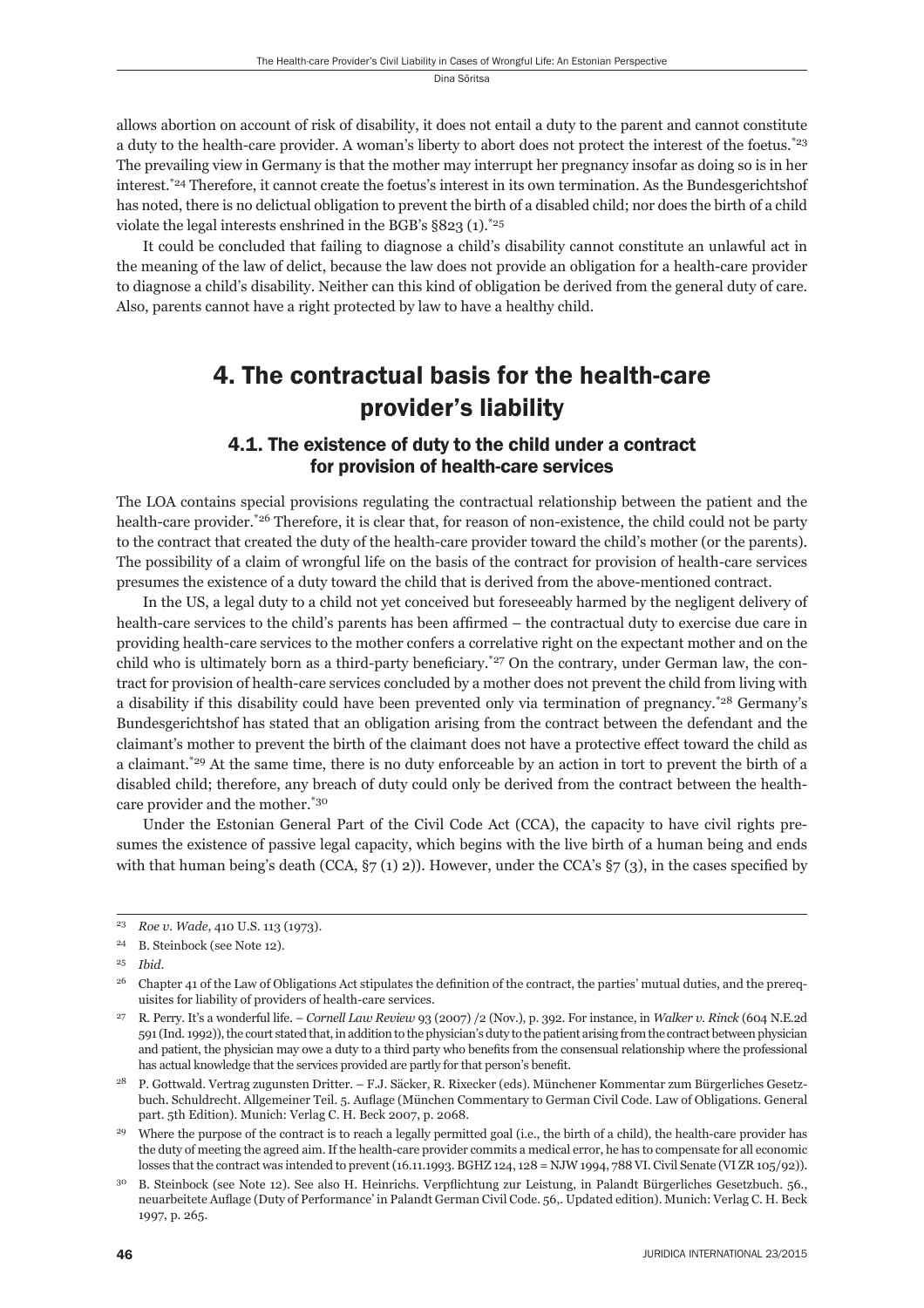law, a foetus has passive legal capacity from conception if the child is born alive. This means that the child obtains subjective rights in the state of foetus and these potential rights become actual rights when the child is born alive.\*31

It could be alleged that by undertaking prenatal testing parents attempt to protect the future child's interests as well as their own. The contract can be alleged to have a protective effect in the meaning of the LOA's §81 to the future child if the following prerequisites are met: 1) the interests or rights of the child are at risk to the same extent as those of the child's mother, 2) the intent of the child's mother to protect the child's interests can be presumed, and 3) intent to protect the child's interests is identifiable by the healthcare provider (LOA,  $\S 81 (1) 1)$ –3)). In such a case, the child as a third party to the contract can in principle make a claim for compensation for the damage caused by the breach of contract (LOA,  $\S 81$  (2)).<sup>\*32</sup>

Consequently, under the LOA, extension of the duty of care is possible and, in principle, a child could rely on the protective effect of the contract between his mother and the health-care provider. The fact that the child was not yet born at the time of formation of the protective duty does not exclude expanding the effect of the protective duty to the child.\*33 However, it is doubtful whether the child's interests are linked to the contract with the same intensity as are the interests of the parents.

#### 4.2. Breach of duties arising from the contract

In cases of wrongful life, failure to carry out the necessary tests or mistaken interpretation of the results may result in misdiagnosis. Also, the breach of duty might lie in failure to inform the patient, *inter alia*, of the risks and consequences associated with the provision of health-care service.<sup>\*34</sup> The breach of the duty to inform the patient is closely linked to the misdiagnosis – if the health-care provider fails, for example, to diagnose the foetus's health condition, he also fails to inform the parents of the future child's health condition. In the absence of sufficient information, the parents are deprived of the possibility to make an informed reproductive choice (i.e., to prevent the birth of a disabled child).\*35

Health-care services shall at the very least conform to the general level of medical science at the time the services are provided, and these services shall be provided with the care that can normally be expected of providers of health-care services (LOA, §762). This means that a negative outcome of provision of healthcare services does not amount to a negligent act automatically. Section 770 (1) of the LOA stipulates that providers of health-care services are liable only for the wrongful breach of their own obligations, particularly for errors in diagnosis and treatment and for violation of the obligation to inform patients and obtain their consent. The Estonian Supreme Court has stated that performance of health-care services below the general level of medical science should be regarded as medical error and affirmed the health-care provider's liability under contract law in the case of misdiagnosis.<sup>\*36</sup>

The risk of physical or mental abnormality justifies termination of pregnancy even after the 11th week, according to the Termination of Pregnancy and Sterilisation Act, §6 (2) 2). The doctor should be aware of the risk that the initial diagnosis is mistaken and consider the option of referring the patient for specialist investigation. The LOA's §762 explicitly stipulates that the provider of health-care services shall refer a patient to a specialist or involve a specialist in the treatment of the patient if this is necessary. Whereas the protective effect on the child through the contract between his mother and the health-care provider can be

<sup>31</sup> See P. Varul's comment 3.6 on §7 of P. Varul *et al.* Tsiviilseadustiku üldosa seadus (The General Part of the Civil Code Act). Tallinn: Juura 2010 (in Estonian).

<sup>32</sup> On the doctor and patient's legal relationship in German law, see W. Uhlenbruck. Die Rechtsbeziehungen zwischen Arzt und Patient (The legal relationship between the doctor and patient) – A. Laufs, W. Uhlenbruck. Handbuch des Arztrechts (Handbook of Medical Law). Munich: C. H. Beck, 1992, pp. 221–271.

<sup>33</sup> I. Kull *et al.* Võlaõigus I. Üldosa Juura (Law of Obligations I: General part), 2004, p. 446 (in Estonian).

Section 766 (1) of the LOA explicitly prescribes that the health-care provider shall inform the patient of the results of examination of the patient, the state of the patient's health, any possible illnesses and the development thereof, the nature and purpose of the health-care services provided, and the risks and consequences associated with the provision of such healthcare services and of other available and necessary health-care services. Under the second section of the same provision, the health-care provider shall, at the request of the patient, submit the specified information in a form that can be reproduced in writing.

<sup>35</sup> *Hickman v. Group Health Plan, Inc.*, 396 N.W.2d 10, 17 (Minn. 1986).

<sup>36</sup> *E. B. v. SA Põhja-Eesti Regionaalhaigla* (see Note 20).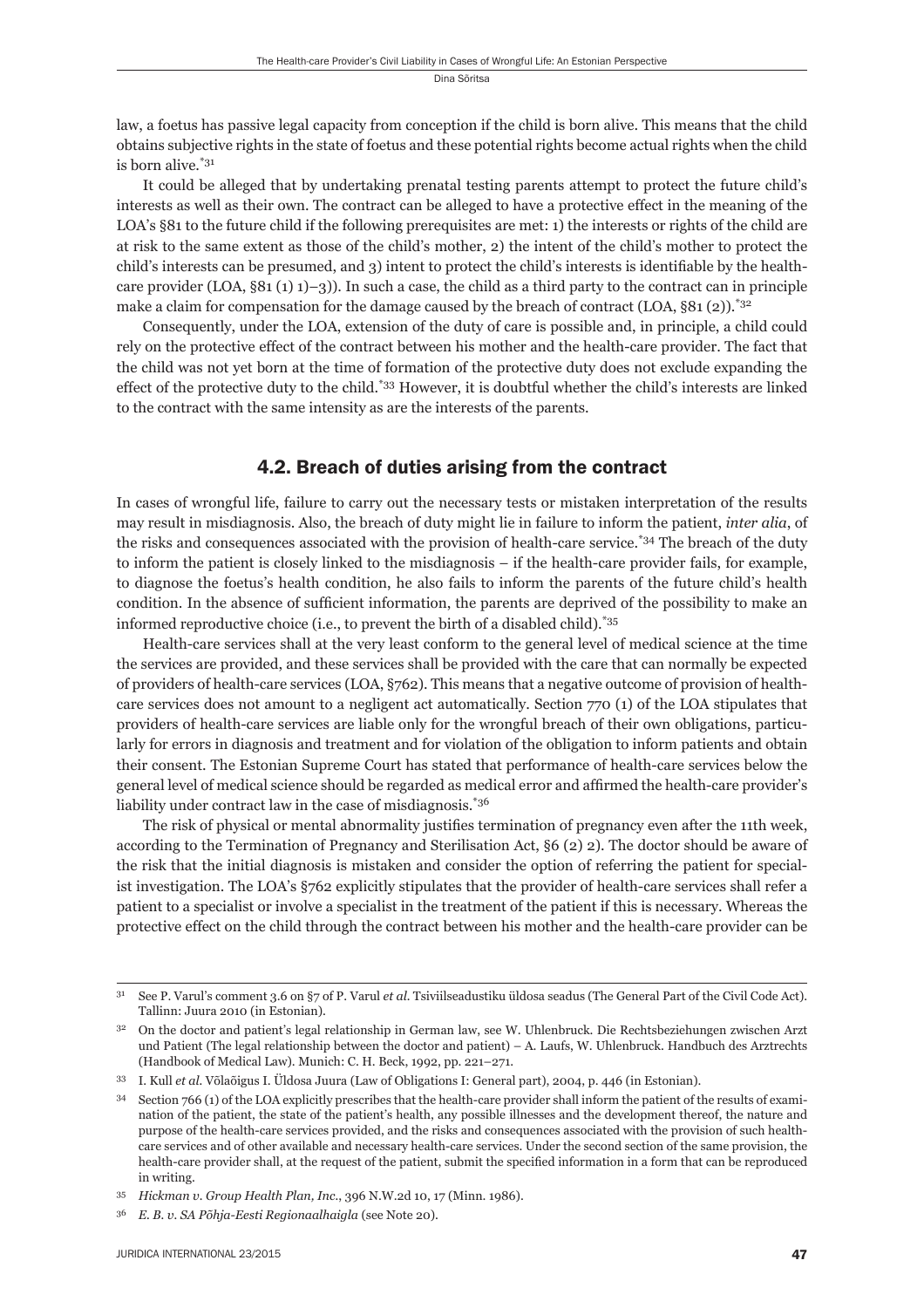affirmed (see Subsection 4.1, above), the child's claim can rely on misdiagnosis or on breach of the duty to inform the patient.

#### 4.3. Causation

Even if it could be alleged that the child has been harmed by being brought into existence and has suffered the damage as a consequence, the question of causation poses another obstacle to affirming the claim.

The expectant parents' discretion is of great importance in the process of establishing causation. A causal relationship between the health-care provider's negligence and the birth of a disabled child is present if the parents would have decided to avoid procreation had they possessed the information about the future child's possible disability. However, it could be difficult or even impossible to show that the parents would have decided not to conceive the child.\*37 It has been proposed that the action should be based on the health-care provider's unfulfilled promise that the child would be born without a certain defect. This solution leads to liability under contract law.\*38 Therefore, it should be stressed that, as a rule, a provider of health-care services shall not promise that a patient will recover or that an operation will be successful.\*39 The promise of a positive outcome is even more doubtful with regard to the question of the future child's health condition, which can generally be addressed only in terms of the probability of occurrence of a certain trait. In any case, evaluation of the standard of the health-care provider's performance is needed. The duty to carry out prenatal testing as such does not bring into being a promise to predict the future child's health condition.

Under the LOA  $(§127(4))$ , a person shall compensate for damage only if the circumstances on which the liability of the person is based and the damage caused are related in such a manner that the damage is a consequence of the circumstances (causation must exist) (i.e., the *conditio sine qua non* test). In cases of medical error, causation between the damage and the medical error or misdiagnosis is presumed if the medical error is established and the patient develops a health disorder that probably could have been avoided by means of ordinary treatment (LOA, §770 (4)). In the author's opinion, the LOA's §770 (4) cannot be applied in cases of wrongful life, because the health disorder of the child (i.e., disability) cannot be avoided through ordinary treatment. In these cases, the only way to avoid the child's disability is abortion. Therefore, evaluation of the existence of a causal link necessitates juxtaposing the child's life inclusive of disabilities with the state in which the child would have been if the health-care provider had not erred in the prenatal testing – i.e., not having being born. As is stated above (in Section 1), such a comparison cannot be made. Consequently, it is debatable whether a causal relationship between the health-care provider's medical error or misdiagnosis and the damage caused by the birth of a disabled child could be established.

#### 4.4. Fault

Fault is another prerequisite for the health-care provider's contractual liability; i.e., he must have breached the obligation culpably (LOA, §770 (1)). In a similarity to the BGB's §278 (2), §104 (3) of the LOA stipulates that a person is careless if he fails to exercise necessary care. The prerequisite for the health-care provider's negligence is met only if his performance is substandard (LOA, §762); the negative outcome as such should not be deemed to bring about liability. The health-care provider's standard of care is higher than the ordinary standard of care that is expected from a person in everyday life. This professional standard of care has also been affirmed in the US.<sup>\*40</sup> The Estonian Supreme Court has stated that the health-care provider's standard of care must be established as commensurate with the behaviour of an educated and experienced physician in the corresponding field in the same situation.<sup> $*41$ </sup> This means that the circumstances of the breach of contractual duty should be evaluated and if an educated and experienced physician in the

<sup>37</sup> R. Perry suggests that this situation may be resolved by a variation of the loss-of-chance doctrine. The likelihood that the parents would have decided to procreate without regard for the risk of the future child's disability would not disclaim the child's right of action under wrongful life, but it would affect the estimation of damages. See Note 27, above, p. 381.

<sup>38</sup> R. Perry refers to *Hawkins v. McGee*. *Ibid*., pp. 381–382.

<sup>39</sup> Also explicitly stipulated in the LOA's §766 (2).

<sup>40</sup> D.B. Dobbs. Torts and Compensation: Personal Accountability and Social Responsibility for Injury, second edition (American Casebook Series). St. Paul, Minnesota: West Publishing Co. 1993, p. 362.

<sup>41</sup> CCSCd 3-2-1-78-06, of 3.10.2006, *H. M. v. AS V.*, para. 12 (in Estonian).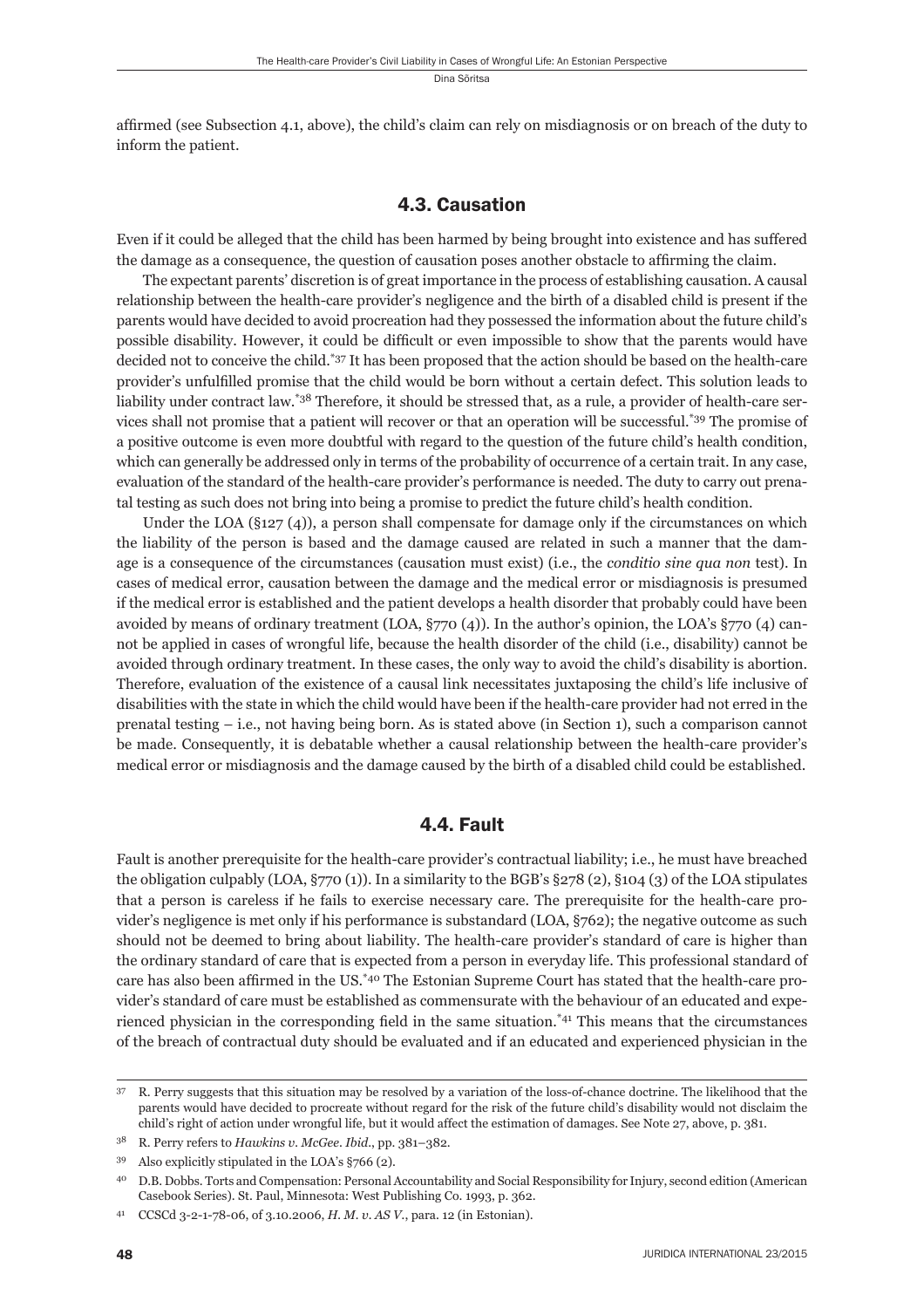corresponding field would have acted in the same way as the defendant, the medical error or misdiagnosis is excusable.\*42

The posterior evaluation of conformity to the professional standard of care should be based on the standard at the time of provision of the health-care services and not consider the development of treatment methods since.<sup>\*43</sup> Departing from the general treatment methods of the corresponding field does not necessarily constitute a negligent act, but in the event of a dispute the health-care provider should be able to justify the treatment method selected and prove its soundness.\*44 According to the LOA's §763 (1), a method of prevention, diagnosis, or treatment that is not generally recognised may be used only if conventional methods are not likely to be as effective, the patient is informed of the nature and possible consequences of the method, and the patient has granted consent to the use of the method. Consequently, the law provides for the possibility of departing from the general standard of care of the health-care provider (LOA, §762).\*45 If necessary, expertise may be called upon for evaluation of the soundness of departure from the general treatment methods.\*46

If doing so is necessary, a provider of health-care services shall refer a patient to a specialist or involve a specialist in the treatment of the patient (LOA, §762). This seems especially essential in cases of interpretation of genetic tests, in light of the possibility of speaking only about probabilities.<sup>\*47</sup> If unjustified departure from the professional standard of care is established, the health-care provider's fault is absent only in the event of *force majeure* (LOA, §103 (2)). In consideration of the rarity of cases of *force majeure*, the healthcare provider's fault could generally be affirmed if medical error or negligent misdiagnosis is established.

## 5. The scope of the claim

#### 5.1. Compensable damage

In the US, only extraordinary expenses related to the treatment and studies that follow directly from the child's disability are awarded in cases of wrongful life.<sup>\*48</sup> Non-pecuniary damages (e.g., damages for emotional distress) are not granted to the parents or the disabled child.<sup>\*49</sup> It should be noted that, unlike in, for instance, *Curlender v. Bio-Science Laboratories*, in *Turpin v. Sortini* the court rejected the claim for general damages (made on grounds of being deprived of the fundamental right of a child to be born as a whole, functional human being) and awarded the child compensation for the extraordinary expenses of special teaching, training, and hearing equipment.

In Estonia, if the above-mentioned prerequisites for the health-care provider's liability are met, the child's extraordinary expenses could be subject to compensation. Under the LOA, specifically §101 (1) 3), in the event of non-performance (i.e., failure to perform or defective performance) by an obligor, the obligee may file a claim for damages. According to the LOA's §130 (1), the person under obligation shall compensate the aggrieved person for the expenses arising from health damage or bodily injury, including expenses arising from the increased needs of the aggrieved person, total or partial incapacity to work, and the decrease in

<sup>42</sup> I. Luik-Tamme, K. Pormeister. Kas süü tervishoiuteenuse osutaja lepingulise vastutuse eeldusena on iseseisev või sisutühi kontseptsioon? (Is the Fault as a Prerequisite of the Health-care Provider's Liability an Independent or an Empty Conception?). – *Juridica* 2014/X, p. 772 (in Estonian).

<sup>43</sup> A. Nõmper, comment 3.1 on the LOA's §762, in P. Varul *et al.* (see Note 21), p. 300.

<sup>44</sup> J.V. McHale, J. Tingle. Law and Nursing, second edition. Edinburgh: Elsevier Science Limited 2002. Available at http:// books.google.com/books?id=79CKyGXkybQC&pg=PA40&dq=Loss+of+chance&lr=#PPA28,M1 (most recently accessed on 19.3.2015).

<sup>45</sup> A. Nõmper, comment 1 on the LOA's §763, in P. Varul *et al.* (see Note 21), p. 301.

<sup>&</sup>lt;sup>46</sup> The evaluation of the quality of provision of health-care services in Estonia is provided by the expert committee on quality of health services (under the Health Services Organisation Act, §50<sup>2</sup> (1)). In a contrast to German quality-expert committees, the Estonian committees do not resolve the disputes between the health-care provider and the patient. For more information about German health-care service-quality expert committees, see M.S. Stauch. Medical malpractice and compensation in Germany. – *Chicago-Kent Law Review* 86 (2011) /3.

<sup>&</sup>lt;sup>47</sup> The health-care provider's fault in the form of gross negligence was affirmed in case No. 2-05-2059, on the grounds that the general practitioner failed to refer the patient to a cardiologist (Harju County Court, *V.S. v. E.P*. 29.2.2008 (in Estonian)).

<sup>48</sup> K. Wevers (see Note 2), p. 266. See, for instance, *Turpin v. Sortini*, 182 Cal. Rptr. 377 (1982); *Procanik v. Cillo*, 97 N.J. 339, 478 A.2d 755 (1984); *Harbeson v. Parke-Davis, Inc.*, 656 P.2d 483, 495 (Wash. 1983).

<sup>49</sup> J.T. Stein. Backdoor eugenics: The troubling implications of certain damages awards in wrongful birth and wrongful life claims. – *Seton Hall Law Review* 40 (2010), p. 1157.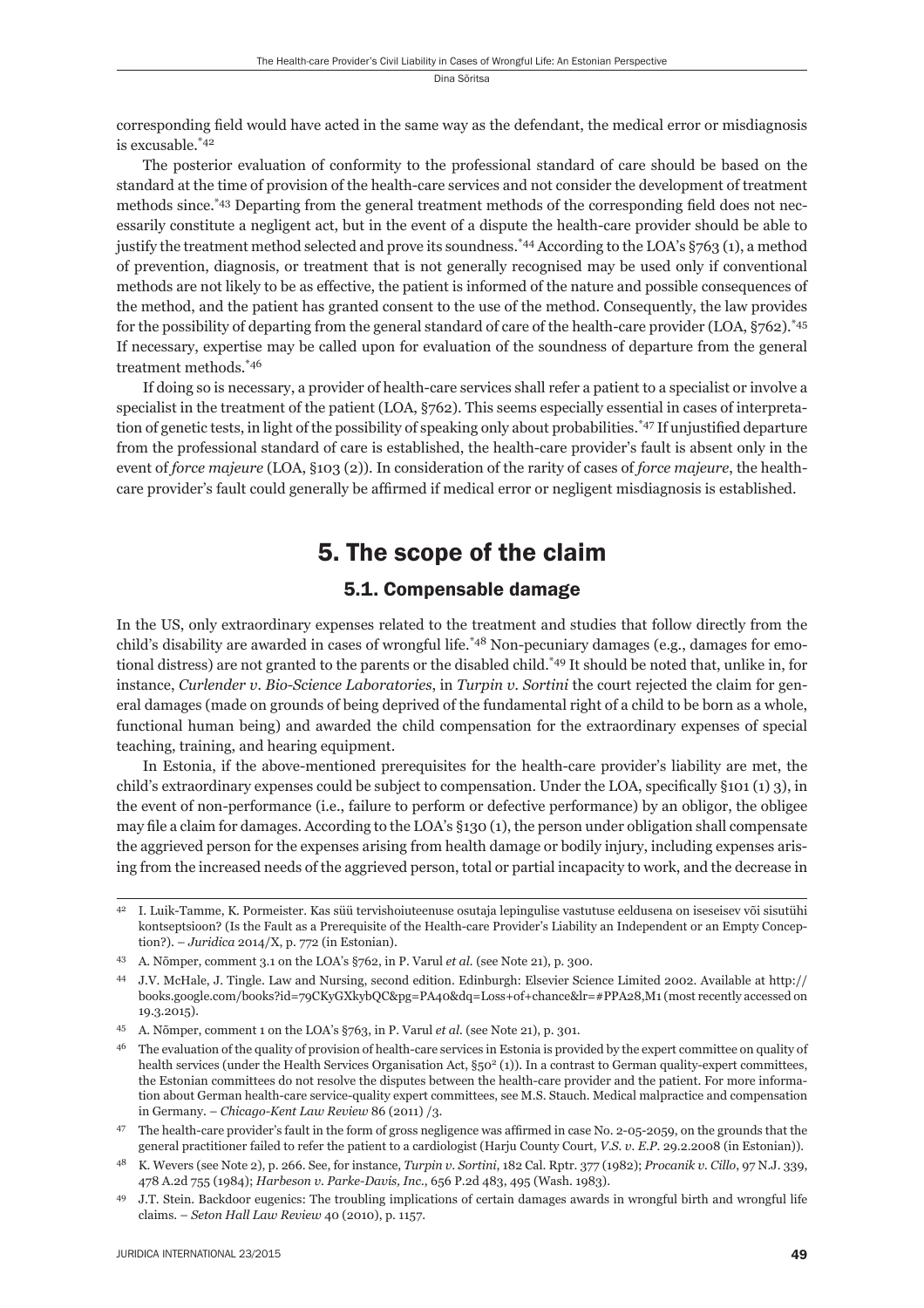income or deterioration of future economic potential. While non-pecuniary damage is difficult to measure, pecuniary damages can be established precisely. As the disability does not disappear when the child reaches adulthood, the disabled child's medical expenses should be recovered further upon reaching of the age of majority.\*50

In *Procanik v. Cillo*, the court emphasised that recovery of the cost of extraordinary medical expenses is possible for either parents or the infant, but not both. In *Turpin v. Sortini*, the court specified that if the parents have made a recovery via a wrongful-birth suit, the child should recover only special costs incurred during his adulthood through a wrongful-life suit, to avoid double-counting.\*51 The aggrieved person should not be placed in a position better than that he was in before the infliction of damage, and compensation for the damage should not entail the unjust enrichment of the victim (LOA, §127 (5)). In the author's opinion, the argument that the child's damages are recovered under the parents' wrongful-birth claim does not exclude the child's claim made on the basis of wrongful life. The partial overlap of the claims affects the extent of the damage and not the grounds for compensation.

#### 5.2. Limits to compensation for the damage

In a similarity to what is found in German civil law, the principle of complete compensation under §127 (1) of the LOA is limited. The purpose of the breached duty (LOA, §127 (2)) and the foreseeability of the damage  $(LOA, §127 (3))$  should be taken into account.<sup>\*52</sup> Among the limits to the compensation for damage, those related to the benefits of life are the ones discussed most often in cases of wrongful-life claims. Any gain received by the injured party shall be deducted from the compensation for the damage unless deduction is contrary to the purpose of the compensation (LOA,  $\S$ 127(5)). In the US, the value of the benefit conferred is also considered in mitigation of damages.\*53

In *Turpin v. Sortini*, the court stated that the fact that the child has obtained a physical existence with the capacity both to receive and give love and pleasure and to experience pain and suffering should be treated as a benefit that should be offset against compensable damage.\*54 As W.F. Hensel has pointed out, while courts emphasise the inherent benefits of rearing a healthy child, many courts ignore these benefits if a child is born with a genetic defect.\*55

The Estonian Supreme Court has stated that if improvement of the health condition through compensation for the damages is not reasonably possible without raising of the aggrieved person's health condition to a better level than it exhibited before the infliction of damage, the case could be regarded as involving unsolicited enrichment. In such case, the benefi t from improvement of the victim's health due to reimbursement cannot be counted off the compensation that the victim is entitled to.. Otherwise, it would be inconsistent with the LOA's Section 130 (1) and the aim of eliminating the negative consequences for the victim.\*56 Analogously, in the case of wrongful life, the life as a benefit cannot be deducted from the compensation for

<sup>50</sup> *Harbeson v. Parke-Davis, Inc.*, 656 P.2d 483, 495 (Wash. 1983).

<sup>51</sup> M. Strasser. Wrongful life, wrongful birth, wrongful death, and the right to refuse treatment: Can reasonable jurisdictions recognize all but one? – *Missouri Law Review* 64 (1999) /1 (Winter), pp. 849–850.

 $52$  The person who has breached the contract is not regarded as responsible for the kind of damage the arising of which the performance of the contract was not intended to prevent (*E. B. v. SA Põhja-Eesti Regionaalhaigla*, as cited in Note 20). Subsections 2 and 3 of the LOA's §127 therefore enable disregarding these negative consequences of the breach of contractual obligations that are in causal relation to the breach of the contract but are extraordinary in the view of a reasonable person (CCSCd 3-2-1-53-06, 26.9.2006, *A.S. v. AS E.* – RT III 2006, 33, 283 (in Estonian)).

<sup>53</sup> Restatement (Second) of Torts states, in §920 (1979), '[w]hen the defendant's tortious conduct has caused harm to the plaintiff or to his property and in so doing has conferred a special benefi t to the interest of the plaintiff that was harmed, the value of the benefit conferred is considered in mitigation of damages, to the extent that this is equitable. However, under the benefit rule, the damages to the plaintiff's interest can be offset only by benefits received by that same interest' (in comment b).

<sup>54</sup> *Turpin v. Sortini*, 643 P.2d 954, 966 (Cal. 1982).

<sup>55</sup> I. Kennedy, A. Grubb (see Note 19), p. 154. Also, S.R. Fueger has stated that the distinction between wrongful-life and wrongful-pregnancy claims is unjustifiable. She alleges that the focus should be on the duty owed to the plaintiff, rather than on the victim. For example, in *Hickman v. Myers* (632 S.W.2d 869, 870 (Tex. Ct. App. 1982)), it was discussed that the benefits of parenthood are one of the reasons to disallow claims of wrongful pregnancy. However, such a rationale is not used for refusing compensation for damages in cases of wrongful-life claims. For further discussion, see S.R. Fueger. The unexamined life is not worth living... or is it? Preserving the sanctity of life in American courtrooms. – *Southern Illinois University Law Journal* 33 (2009) /Spring, pp. 588–589.

<sup>56</sup> CCSCd 3-1-1-31-13, of 25.5.2013 (in Estonian).